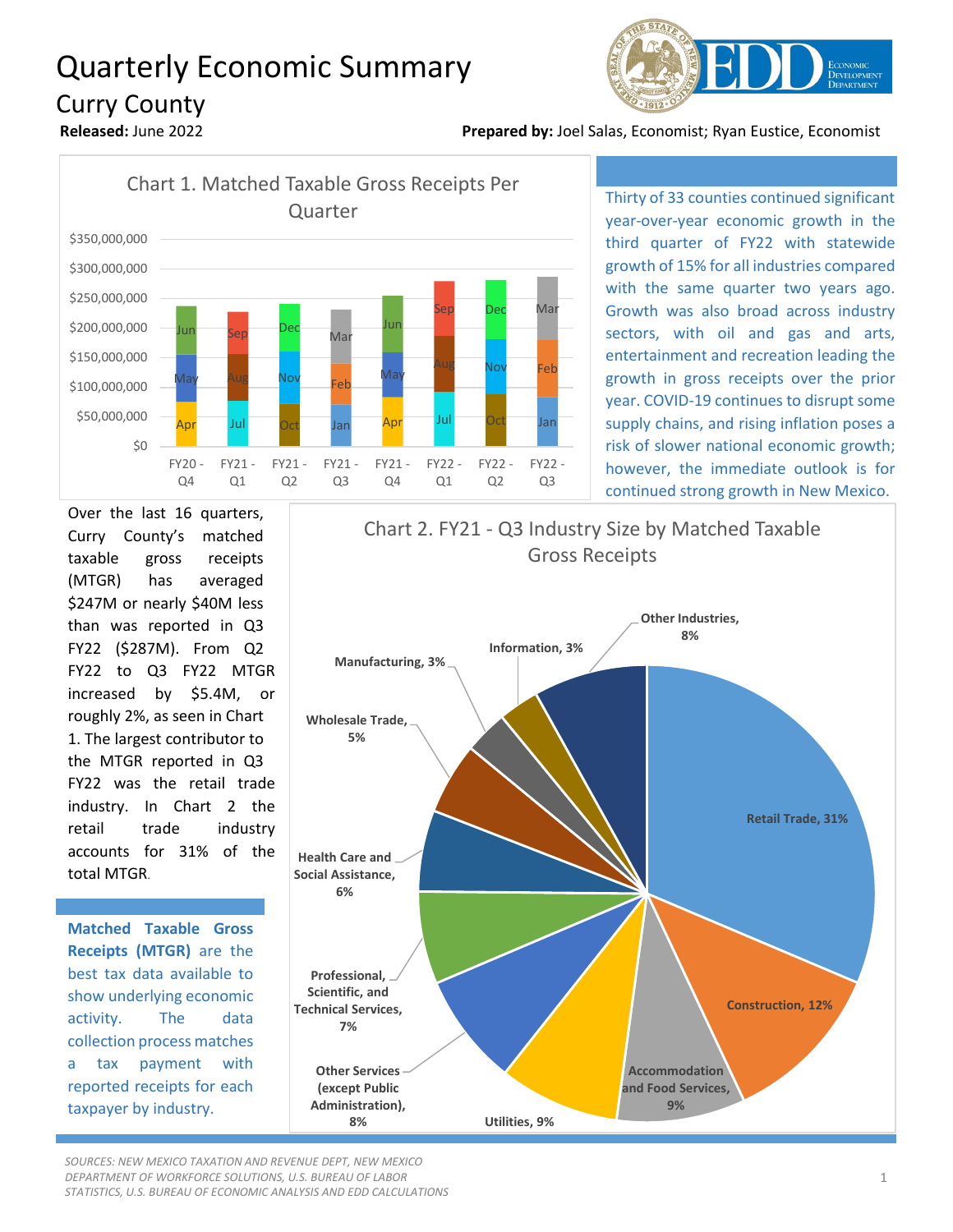## Quarterly Economic Summary Curry County



| Table 1. FY22 - Q3 Matched Taxable Gross Receipts by Industry |                  |                 |    |                   |     |              |     |                 |  |
|---------------------------------------------------------------|------------------|-----------------|----|-------------------|-----|--------------|-----|-----------------|--|
| <b>Industries</b>                                             | <b>FY22 - Q3</b> |                 |    | <b>YOY Growth</b> |     | YOY % Change |     | 2-Year % Change |  |
| <b>Accommodation and Food Services</b>                        | \$               | $26,119,586$ \$ |    | 610,853           |     | 2%           |     | 16%             |  |
| Administrative/Support & Waste Management/Remediation         |                  | $3,673,281$ \$  |    | (82, 530)         |     | $-2%$        |     | $-43%$          |  |
| Agriculture, Forestry, Fishing, and Hunting                   |                  | $77,915$ \$     |    | (715, 144)        |     | -90%         |     | $-87%$          |  |
| Arts, Entertainment, and Recreation                           |                  | 671,256         | Ŝ. | 266,791           |     | 66%          |     | 59%             |  |
| Construction                                                  |                  | 33,388,472 \$   |    | 8,479,595         |     | 34%          |     | 15%             |  |
| <b>Educational Services</b>                                   |                  | 282,472 \$      |    | 93,151            |     | 49%          |     | $-56%$          |  |
| Finance and Insurance                                         |                  | $1,473,750$ \$  |    | 375,300           |     | 34%          |     | 12%             |  |
| <b>Health Care and Social Assistance</b>                      |                  | 16,509,203 \$   |    | (277, 854)        |     | $-2%$        |     | 15%             |  |
| Information                                                   |                  | 8,219,256       | S. | 1,275,741         |     | 18%          |     | $-41%$          |  |
| Management of Companies and Enterprises                       |                  |                 |    |                   | N/A |              | N/A |                 |  |
| Manufacturing                                                 |                  | 8,826,676       | S  | 4,245,669         |     | 93%          |     | 132%            |  |
| Mining, Quarrying, and Oil and Gas Extraction                 |                  | $29,582$ \$     |    | 29,582 N/A        |     |              |     | $-143%$         |  |
| Other Services (except Public Administration)                 |                  | 22,761,069      | -S | 3,830,498         |     | 20%          |     | 48%             |  |
| Professional, Scientific, and Technical Services              |                  | 18,778,645      | -S | 4,839,407         |     | 35%          |     | 59%             |  |
| <b>Public Administration</b>                                  |                  | $82,032$ \$     |    | 82,032 N/A        |     |              |     | 1162%           |  |
| Real Estate and Rental and Leasing                            |                  | $6,983,511$ \$  |    | 1,263,179         |     | 22%          |     | 55%             |  |
| Retail Trade                                                  |                  | 89,962,849 \$   |    | 13,218,507        |     | 17%          |     | 45%             |  |
| Transportation and Warehousing                                |                  | 3,884,802       | -S | 1,576,703         |     | 68%          |     | 44%             |  |
| <b>Unclassified Establishments</b>                            |                  | $5,987,810$ \$  |    | 4,515,190         |     | 307%         |     | 227%            |  |
| <b>Utilities</b>                                              |                  | 24,434,549      | S  | 4,262,487         |     | 21%          |     | 51%             |  |
| <b>Wholesale Trade</b>                                        |                  | 14,548,109      | -S | 7,375,760         |     | 103%         |     | 123%            |  |
| <b>All Industries</b>                                         |                  | 286,812,270 \$  |    | 55,276,322        |     | 24%          |     | 34%             |  |

Table 1 shows an increase of \$55M from Q3 in FY21 to FY22 of the same period. Table 1 also shows 15 industries that reported a year-over-year (YOY) increase. The largest increase came from the retail trade industry, which posted a YOY increase of \$13M or 17%. The largest decrease came from the agriculture, forestry, fishing, and hunting industry which reported a YOY decline of \$715K or 90%.

Gross receipts tax (GRT) revenue collections increased by \$36K, or 1.5%, from Q2 FY22 to Q3 FY22, shown in Chart 4. Over the last eight quarters GRT has an upward trend.



*SOURCES: NEW MEXICO TAXATION AND REVENUE DEPT, NEW MEXICO DEPARTMENT OF WORKFORCE SOLUTIONS, U.S. BUREAU OF LABOR STATISTICS, U.S. BUREAU OF ECONOMIC ANALYSIS AND EDD CALCULATIONS*